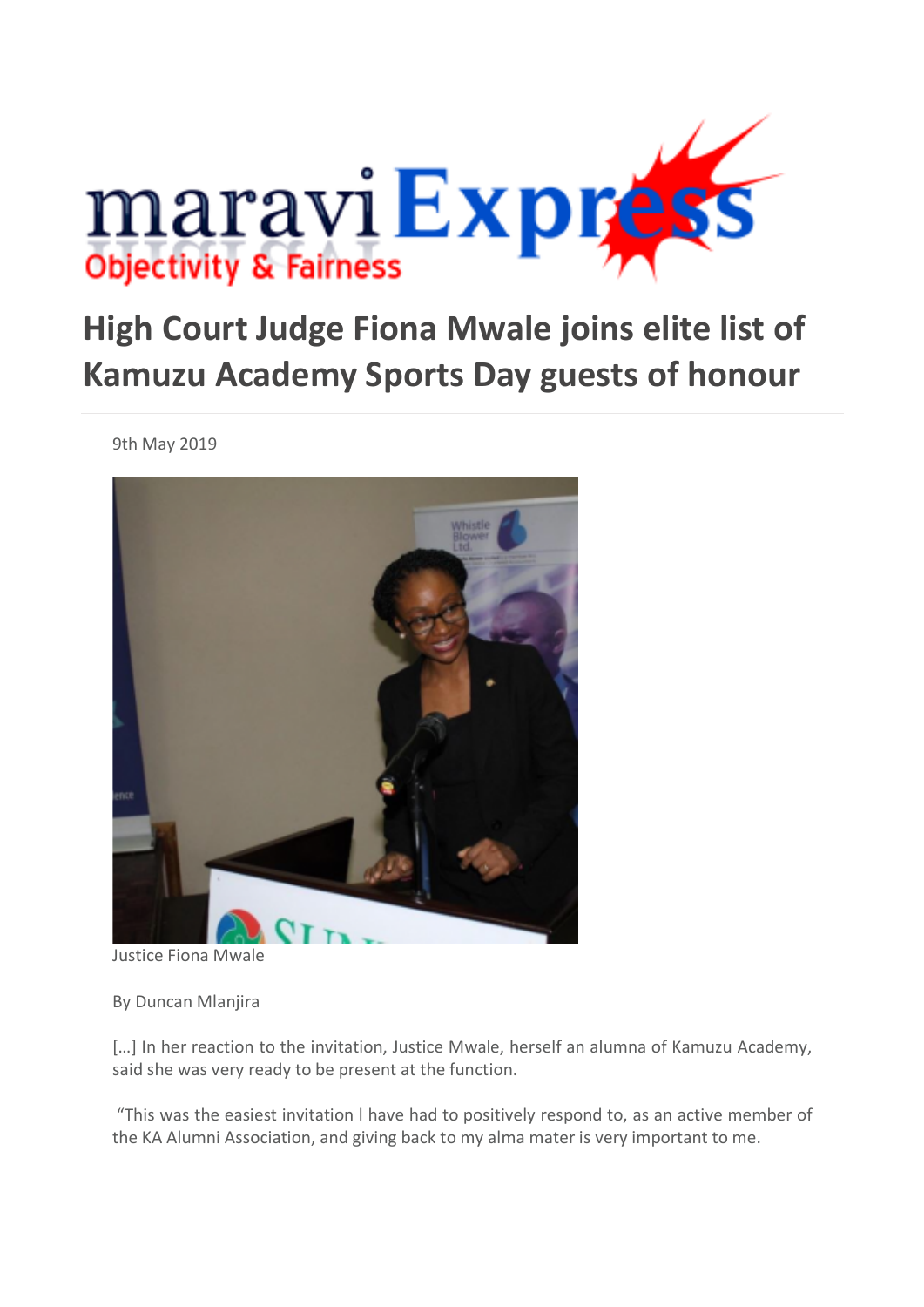"It is an immense honour and a very humbling experience. As a student, l recall a number of important dignitaries gracing these functions and looked up to them in awe for their credentials and eminence. It never occurred to me that one day l would share in that honour.

"Knowing how the students look up to such guests puts great pressure on me to live up to the honour bestowed and l hope to meet the challenge and inspire them, especially the girls.

"During my days at KA, I participated in short distance running, that is 100m and 200m as well as the high jump. In those days we only had two girls houses and l only ever managed to come third each time.

"The day evokes a lot of memories. Though l never received any sporting honours, l do recall being awarded the McLeod Cup for Academic Merit which is awarded to the best student in the year before sitting for A Levels. Very few female students received that award. I remember the joy l felt walking up the steps to receive the cup as though it were yesterday."

When she left KA, Justice Mwale proceeded to the University of Leeds in England where she obtained her Bachelors degree in Law. she then immediately completed the Bar Vocational Course at Nottingham Law School and was called to the Bar of England and Wales by the Honourable Society of Gray's Inn in London.



Justice Mwale

"I wanted to stay on in England as l was awarded a scholarship by the University of Birmingham to do a Masters degree and PhD. I am grateful for the wisdom of my father who told me I had to come home and apply the knowledge l had acquired or l would end up being a perpetual student.